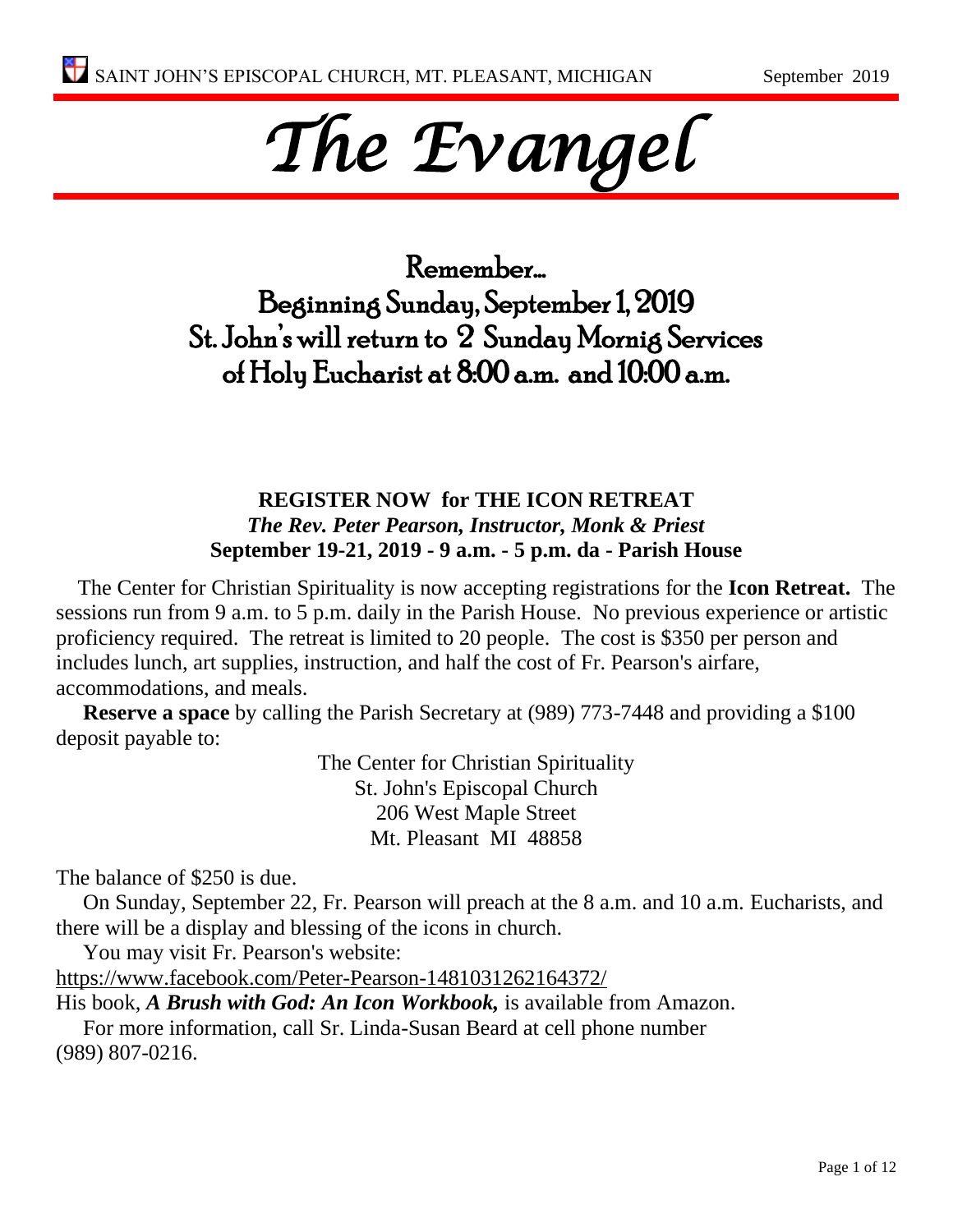

**Remember Our Homebound Members** Stop by to visit or drop a card to our parish members who are homebound.

#### **Alma Dickerson**

461 E. Wing Rd., Mt. Pleasant 772-2516.

#### **Al Neal**

Longtime member of St. John's, has moved to Brighton to be near his son. His new address is: Brookdale Brighton 833 E. Grand River Ave., Apt. 122 Brighton, MI 48116.

#### **St. John's Prayer Group**

The 16 members of the Prayer Group offer petitions daily for the church and for specific requests. All parishioners are welcome to become members of



the Prayer Group or to submit requests by calling Sandy Wood, 773-9326, Martha Rarick, 773-7510, or the church office at 773-7448.



#### **Home Communion**

Just a reminder: you should let the parish office know if you are ill and wish to receive communion or a visit from either the clergy or a Lay Eucharistic Minister



| David Shirley         | З              |
|-----------------------|----------------|
| Matthew Blackburn     | 4              |
| Lydia Bloem           | 4              |
| Emma Dingman          | $\overline{4}$ |
| Clancy DeLong         | 5              |
| Meg (Shirley) Bennett | 7              |
| Nel (Shirley) Boose   | 7              |
| Laura Cochrane        | 10             |
| <b>Sharon Bolton</b>  | 20             |
| Elizabeth Brockman    | 20             |
| Carol Lauffer         | 26             |
| Frank Benn            | 29             |
| Dawn (Dingman) Hall   | 30             |
|                       |                |



| Charles & Doris Sherwood      | 6  |
|-------------------------------|----|
| Randi & Lynne L'Hommedieu     | 11 |
| Gordon Bloem & Nancy Parshall | 13 |
| Don & Jan Schurr              | 18 |
| Tom & Mary Ellen Cochrane     | 28 |

#### **Parish House Kitchen Linens**

If you took the kitchen towels and dish cloths home to wash after Coffee Hour, we do appreciate that! However…you need to remember to return them to the kitchen as soon as you can! We want to be sure that

our next Hosts have fresh, clean linens when they are needed! Thank you!

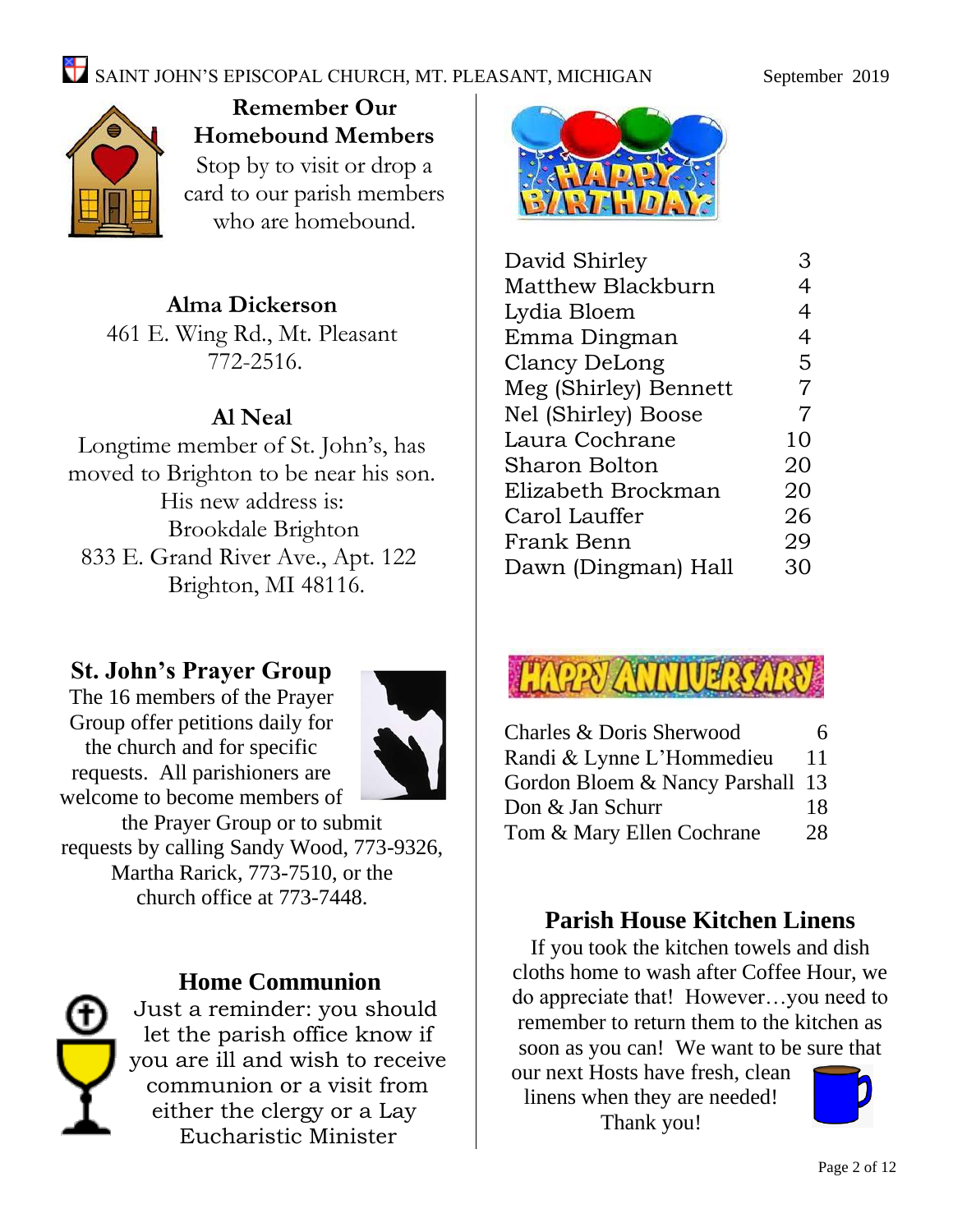### Outside the Tent

We live three houses from High Street, and so we see and hear many rescue vehicles as they speed by, their lights flashing, their sirens wailing. Sometimes the emergency is visible from my study window: perhaps a fender-bender, or a simple case of pulling into High Street without looking both ways.

Sometimes, I surmise from the number of emergency vehicles that the situation is serious, and so I send up a prayer for the person who is awaiting help. Last Friday seven fire engines, two ambulances, and three police cars broke through our quiet afternoon. I knew that something serious Thad happened west of us. Gradually, in The Morning Sun and on TV9and10news, I learned that a fire had destroyed a trailer on Bradley Street. A man had escaped, but a two-yearold boy named Arthur Lee had died in the blaze. I studied his photo in The Sun, sad for his family, his friends, and his neighbors who tried to find him in the thick smoke. I don't know his family, but I included Arthur's name in our Eucharistic Prayers of the People: "No man is an island . . . ."

Several years ago, on a muggy August night, sirens awakened me just as our phone finished ringing. I looked out the north bedroom window to see an ambulance and police car pulled up at Jo Redman's house, just a few houses across High Street, on University Avenue. I understood at once that the siren and the ringing phone were connected: her son, Marc, had been in the hospital with breathing issues, and was staying with her until he could stay by himself. I threw on a shirt and jeans, awakened Henry briefly, and ran down the block. A police officer stopped me, then directed me into the house. Jo welcomed me with tears and sighs of relief that I had somehow figured out what was happening. When I had last visited Marc in the hospital he had talked about his impending death. Now he lay peacefully on the sofa, his earthly woes ended.

"No man is an island" . . . .

I expect I will always react with concern and curiosity when emergency vehicles—including the medical helicopters that sweep low over our neighborhood on their way to the hospital—break the quiet of the day. That is a good thing, a reminder that someone is having a rough day. A reminder that we are all connected, that someone needs my awareness and my prayers.

Peace, Nancy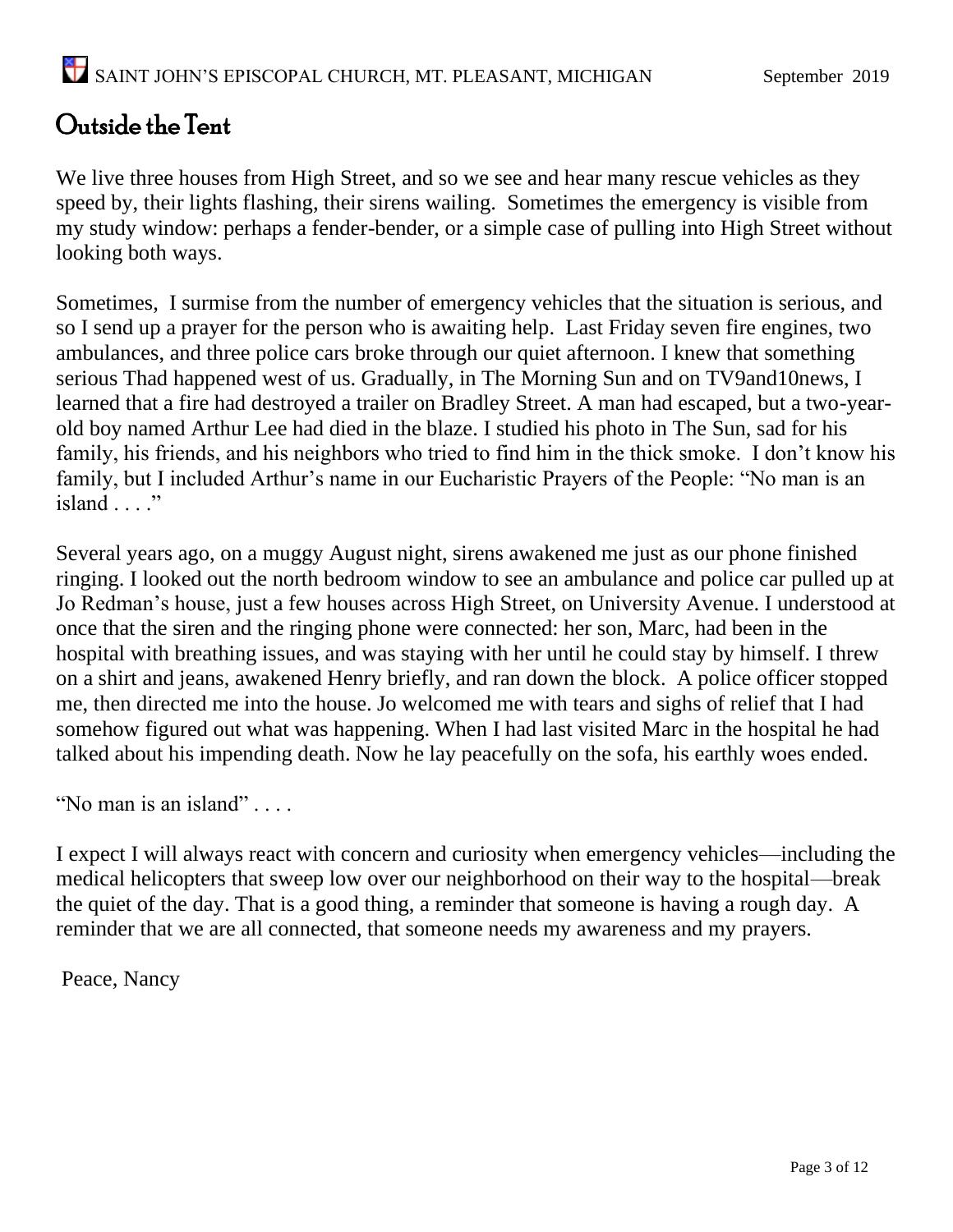#### **Search Committee Update!**

Due to conflicting schedules we have not been able to meet since June. I'm sure everyone is wondering about the Parish Survey Results. We collected and aggregated the data from the Parish Survey. At our next meeting we will discuss how and when we will share the aggregated data with the Vestry and then the Parish. The entire Search Committee is very grateful and humbled by your trust in us, which resulted in everyone taking the time to respond very honestly. Thank you! Planning for optional focus groups is and has been happening and will be our next effort. Our next meeting will be on Sunday Sept. 15<sup>th</sup>. We appreciate all your continuing prayers and support.

Sincerely, Marian Matyn Search Committee Co-chair

#### **From Our Retired Organists:**

Dear Parishioners and friends of Saint John's,

 Thank you so much for the lovely, delicious reception with which you honored us on the occasion of our retiring as organists at Saint John's.

 Special thanks to our wardens, the vestry, our verger, and all who cooked, planned, set up, cleaned up, brought cards and presents and thanked us personally for our years of making music.

 Saint John's is a very special place, and it has been our great good fortune and privilege to be resident musicians. Being able to play the beautiful Kney organ has made our job all the more pleasurable.

Thank you to all who honored us with your presence!

With our love, Moonyeen and Mary Lou

PS (The champagne was wonderful too. We can attest that Sr. Diane makes a firstrate barmaid.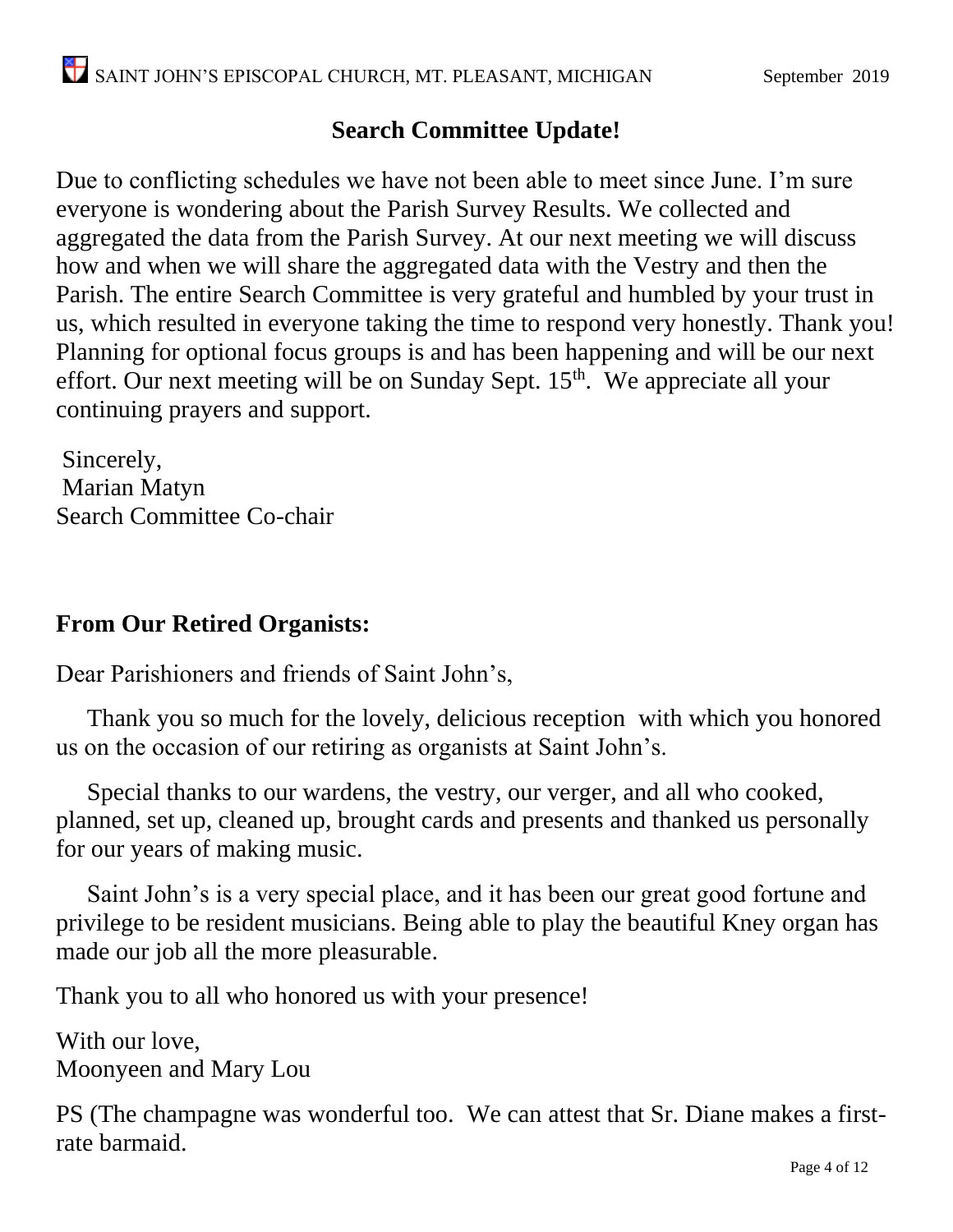

# September 2019 Sunday Lay Ministry

| <b>DATE</b>                                   | <b>LESSONS</b>                                                          | <b>PRAYERS</b>                                                        | <b>GREETERS</b>                        | <b>COFFEE</b><br><b>HOUR</b><br><b>HOSTS</b>             | <b>ACOLYTES</b>   | <b>ALTAR</b><br><b>GUILD</b>                 |
|-----------------------------------------------|-------------------------------------------------------------------------|-----------------------------------------------------------------------|----------------------------------------|----------------------------------------------------------|-------------------|----------------------------------------------|
| Sept. 1<br>12<br><b>Pentecost</b>             | 8:00 a.m.<br>Candy<br>Handerson<br>10:00 a.m.<br><b>Henry Fulton</b>    | $9:00$ a.m.<br>Carol Lauffer<br>10:00 a.m.<br>Nancy<br>Hartshorne     | Colin, Anne<br>And<br>Matthew<br>Alton | Lynne<br>L'Hommedieu<br>and Sandy<br>Wood                | Adam Baker        | Pamela<br>Dingman<br>and Harriett<br>White   |
| Sept. 8<br>13<br><b>Pentecost</b>             | 8:00 a.m.<br>Peg Hicks<br>10:00 a.m.<br>Jennifer<br>Dingman             | 8:00 a.m.<br>Martha Rarick<br>$10:00$ a.m.<br><b>Henry Fulton</b>     | Sharon<br>Bolton and<br>Sandy Wood     | Rod Leslie and<br>Marian Matyn                           | Emma<br>Dingman   | Pamela<br>Dingman<br>and Harriett<br>White   |
| <b>Sept. 15</b><br>14<br><b>Pentecost</b>     | 8:00 a.m.<br>Jim Thurston<br>10:00 a.m.<br>Nancy<br>Hartshorne          | 8:00 a.m.<br><b>Jim Thurston</b><br>10:00 a.m.<br>Joan Kadler         | Tom and<br>Mary Ellen<br>Cochrane      | D.J. and Misha<br>Proctor and<br>Christi Brookes         | Rex<br>Dingman    | Pamela<br>Dingman<br>and Harriett<br>White   |
| <b>Sept. 22</b><br>15<br><b>Pentecost</b>     | 8:00 a.m.<br>Carol Lauffer<br>10:00 a.m.<br>Joan Kadler                 | 8:00 a.m.<br>Candy<br>Henderson<br>$10:00$ a.m.<br>Mary Kiesgen       | David and<br>Jennifer<br>Dingman       | Harriett White<br>and Sandy<br>Wood                      | Matthew<br>Kinney | Ella Jo<br>Regan and<br>David<br>Shirley     |
| <b>Sept. 29</b><br>16<br><b>Pentecost</b>     | 8:00 a.m.<br>Martha Rarick<br>10:00 a.m.<br>Mary Kiesgen                | 8:00 a.m.<br>Peg Hicks<br>10:00 a.m.<br>Sandy Wood                    | Ford and<br>Pamela<br>Dingman          | Colin, Anne,<br>and Matthew<br>Alton                     | Adam B aker       | Ella Jo<br>Regan and<br>David<br>Shirley     |
| <b>October</b><br>6<br>17<br><b>Pentecost</b> | 8:00 a.m.<br><b>Jim Thurston</b><br>10:00 a.m.<br>Karen<br>Vaaranauskas | 8:00 a.m.<br><b>Jim Thurston</b><br>10:00 a.m.<br><b>Henry Fulton</b> | Joan Kadler<br>and Mary<br>Kiesgen     | <b>Sharon Bolton</b><br>and Elizabeth<br><b>Brockman</b> | Emma<br>Dingman   | Lynne<br>L'Hommedieu<br>and Martha<br>Rarick |

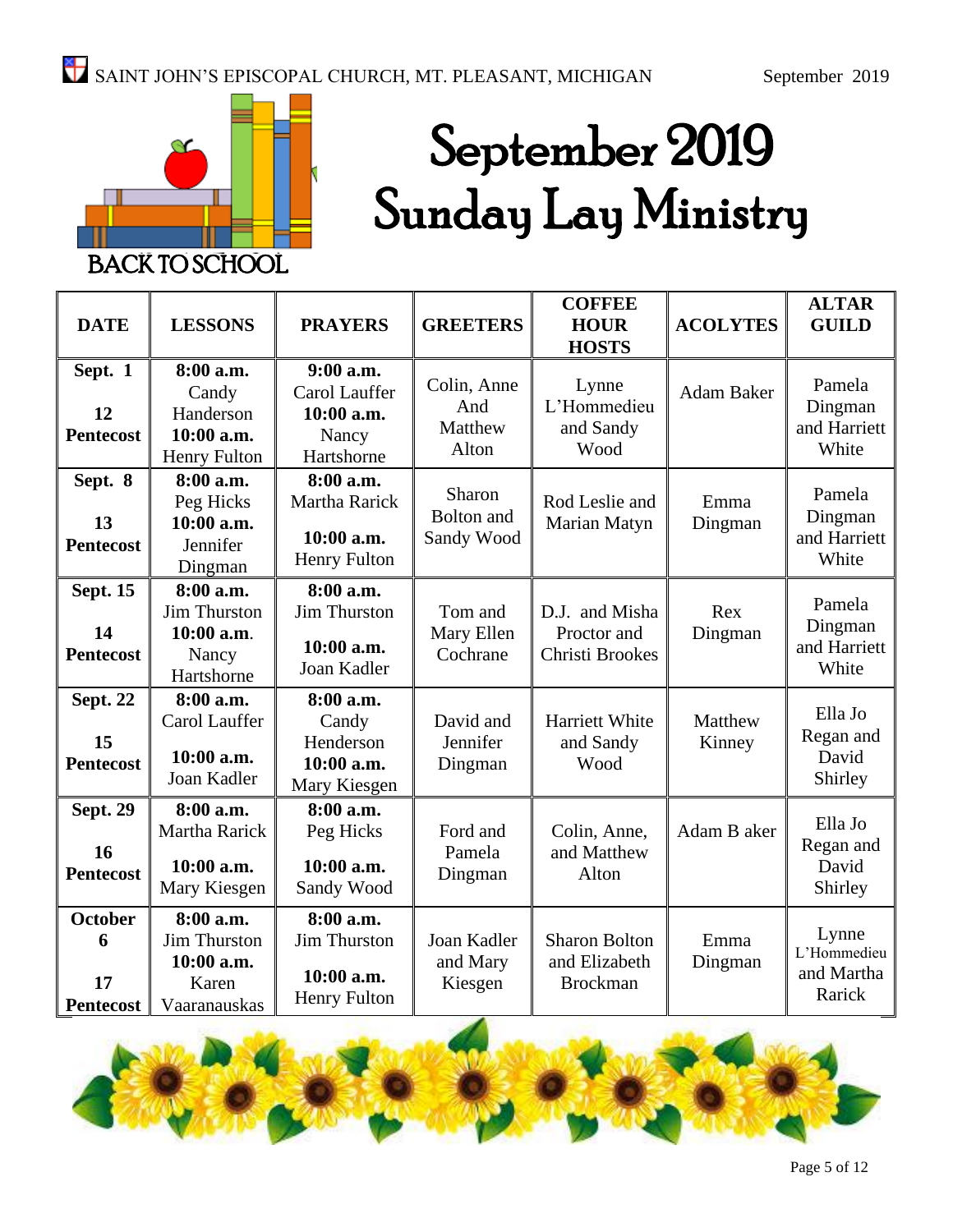

## SAINT JOHN'S EPISCOPAL CHURCH, MT. PLEASANT, MICHIGAN September 2019

| Sunday                 | Monday7              | Tuesday             | Wednesday      | Thursday            | Friday               | Saturday       |
|------------------------|----------------------|---------------------|----------------|---------------------|----------------------|----------------|
| Pentecost 12           | LaborDay 2           | 3                   | $\overline{4}$ | 5                   | 6                    | $\overline{7}$ |
| 8 Holy Eucharist, said | Office Closed        | 10 a.m. Tai Chi     |                |                     | <b>Office Closed</b> |                |
| 9 Sunday School        |                      |                     |                | 10 a.m. Tai Chi     |                      | 10 a.m. St.    |
| 10 Holy Eucharist      |                      | 5:30 pm Yoga        |                |                     |                      | Demetrious     |
| 10 Pine River          |                      |                     | 6:30 p.m. Yoga | 5:30 p.m.           |                      | Greek Orthodox |
| 5 Eucharist at Emmas   |                      | 7 p.m Compassionate |                | ChoirRehearsal      |                      | meets          |
| 5 Yoga                 |                      | Friends             |                |                     |                      |                |
| 8<br>Pentecost 13      | 9                    | 10                  | 11             | 12                  | 13                   | 14             |
| 8 Holy Eucharist, said | 9:30 a.m.            |                     |                |                     | <b>Office Closed</b> |                |
| 9 Sunday School        | <b>Staff Meeting</b> | 10 a.m. Tai Chi     |                | 10 a.m. Tai Chi     |                      |                |
| 10 Choral Eucharist    |                      |                     |                |                     |                      |                |
| <b>Vestry Meeting</b>  | 4 p.m. Music         |                     |                | 5:30 p.m.           |                      |                |
| 10 Pine River          | Meeting              | 5:30 pm Yogaa       | 6:30 p.m. Yoga | ChoirRehearsal      |                      |                |
| 5 Eucharist at Emmas   |                      |                     |                |                     |                      |                |
| 5 Yoga                 | 5:30 p.m. EfM        |                     |                |                     |                      |                |
| 15<br>Pentecost 14     | 16                   | 17                  | 18             | 19                  | 20                   | 21             |
| 8 Holy Eucharist, said | 12-2 p.m. DOK        |                     |                | 10 a.m. Tai Chi     | <b>Office Closed</b> |                |
| 9 Sunday School        | <b>Study Group</b>   | 10 a.m. Tai Chi     |                |                     |                      |                |
| 10 Choral Eucharist    |                      |                     |                | <b>Icon Retreat</b> | Hursday, Friday,     | and Saturday-  |
| 10 Pine River          | 4 p.m. Music         |                     |                | St. John's          | Parish Hall          |                |
| 5 Eucharist at Emmas   | Meting               | 5:30 p.m. Yoga      | 6:30 p.m. Yoga | 5:30 p.m.           |                      |                |
| 5 Yoga                 |                      |                     |                | ChoirRehearsal      |                      |                |
|                        | 5:30 p.m. EfM        |                     |                |                     |                      |                |
| 22<br>Pentecosr 15     | 23                   | 24                  | 25             | 26                  | 27                   | 28             |
| 8 Holy Eucharist, said |                      |                     |                |                     | <b>Office Closed</b> |                |
| 9 Sunday School        | 4 p.m. Music         | 10 a.m. Tai Chi     |                | 10 a.m. Tai Chi     |                      |                |
| 10 Choral Eucharist    | Meeting              |                     |                |                     |                      |                |
| 10 Pine River          |                      |                     |                | 5:30 p.m.           |                      |                |
| 5 Eucharist at Emmas   | 5:30 p.m. EfM        | 5:30 p.m. Yoga      | 6:30 p.m. Yoga | ChoirRehearsal      |                      |                |
| 5 Yoga                 |                      |                     |                |                     |                      |                |
| Pentecost 16<br>29     | 30                   |                     |                |                     |                      |                |
| 8 Holy Eucharist, said |                      | ∕®                  |                |                     |                      |                |
| 9 Sunday School        | 4 p.m. Music         |                     |                |                     |                      |                |
| 10 Choral Eucharist    | Meeting              |                     |                |                     |                      |                |
| 10 Pine River          |                      |                     |                |                     |                      |                |
| 5 Eucharist at Emmas   | 5:30 p.m. EfM        |                     |                |                     |                      |                |
| 5 Yoga                 |                      |                     |                |                     |                      |                |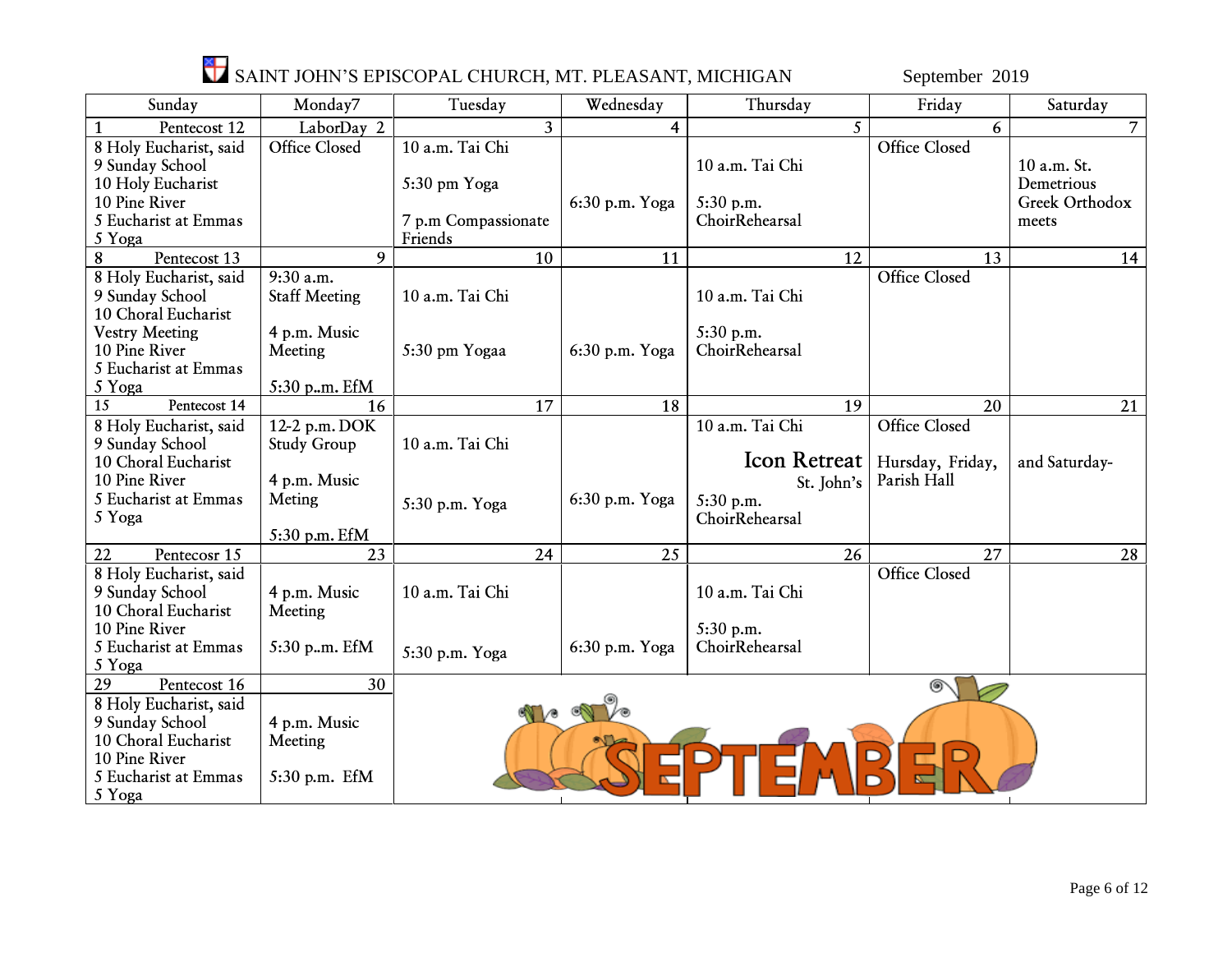SAINT JOHN'S EPISCOPAL CHURCH, MT. PLEASANT, MICHIGAN September 2019

**This is our Greeter/Coffee Hour Host Schedule—If you cannot serve on the date you were given, please exchange dates with someone else on the list and call the Parish Secretary at 773-7448**

**Greeters**



#### **September**

- Colin, Anne, and Matthew Alton
- Sharon Bolton and Sandy Wood
- Tom and Mary Ellen Cochrane
- David and Jennifer Dingman
- Ford and Pamela Dingman

#### **October**

- Joan Kadler and Mary Kiesgen
- David, Nandy, and Matthew Kinney
- Ulana Klymyshyn and Lynne L'Hommedieu
- Rod Leslie and Marian matyn

#### **November**

- Colin, Anne, and Matthew Alton
- Sharon Bolton and Sandy Wood
- Tom and Mary Ellen Cochrane
- David and Jennifer Dingman

**Coffee Hour Hosts**



#### **September**

- Lynne L'Hommedieu and Sandy Wood
- Rod Leslie and marian Matyn
- D. J. and Misha Proctor and Christi Brookes
- Harriett White and Sandy Wood
- Colin, Anne, and Matthew Alton

#### **October**

- Sharon Bolton and Elizabeth Brockman
- Clancy and Pat DeLong
- David and Jennifer Dingman
- Ford and Pamela Dingman

#### **November**

- Joan Kadler and Mary Kiesgen
- Ulana Klymyshyn and Lynne L'Hommedieu
- Rod Leslie and Marian Matyn
- D.J. and Misha Proctor and Christi Brookes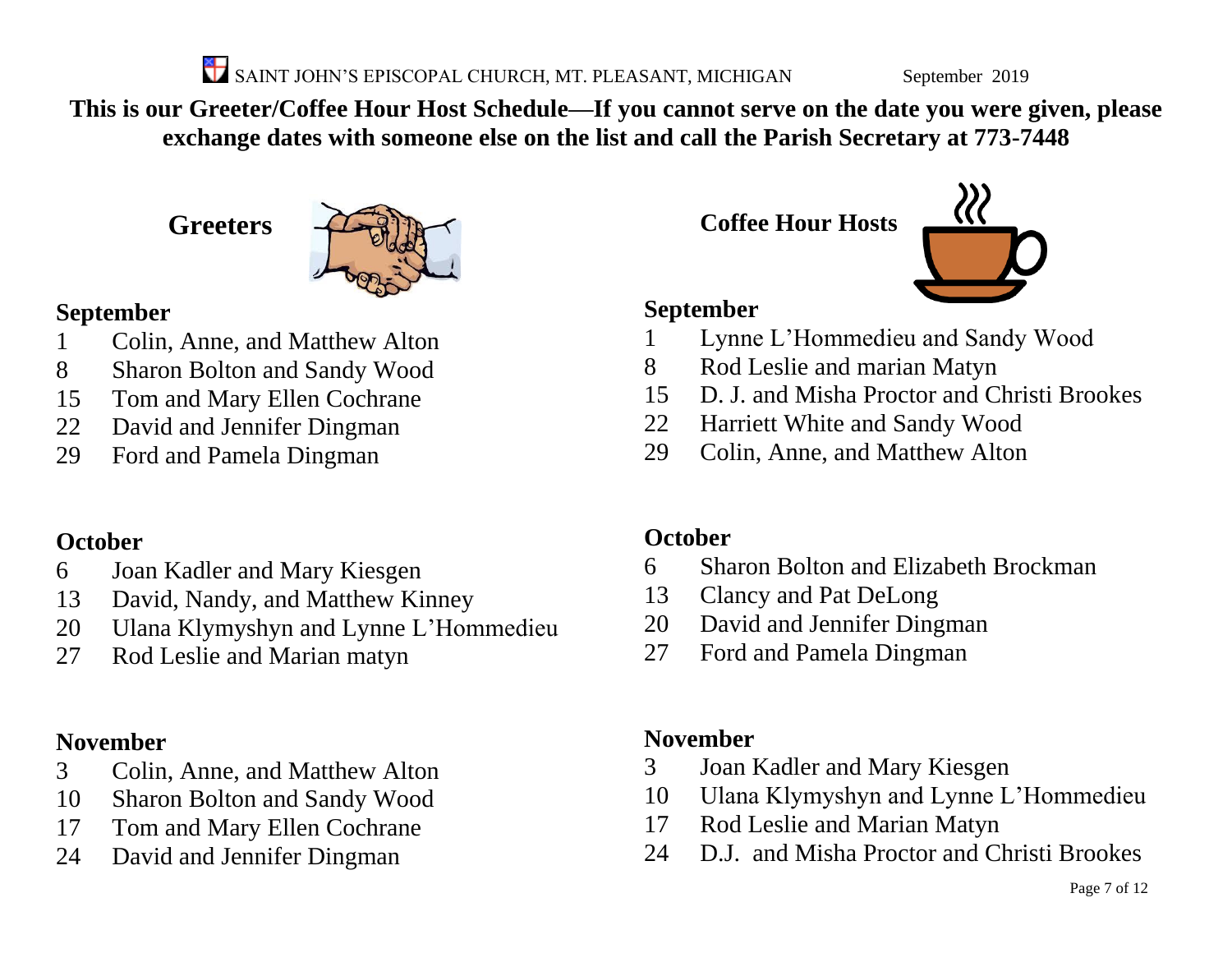#### **St. John's Episcopal Church Vestry Minutes, August 11, 2019**

Present are Adam Baker (clerk), David Shirley, Diane Stier, Ulana Klymyshyn, Tom Cochrane, Ella Jo Regan, DJ Proctor, Clancy DeLong, Marcia David, Nancy Herman-Kinney

Marcia moved Vestry approve July 14th minutes. Ella seconded. Vestry approved.

Nancy reported that Keiff's Roofing and the individual contractor have both submitted bids for the roof, \$20,000 and \$17,000 respectively. Keiff's was not sure if they could guarantee the shingles, but the indepedendant contractor guaranteed the shingles for 30 years.

Tom moved Vestry go with the independent contractor for the roof, Marcia seconded. Vestry approved.

David reported that he expected a proposal for the Parish Hall Acoustics in the next two weeks.

David reported that there were a number of issues Vestry did not address when we hired Dennis Flynn. In his letter of interest he requested two weeks paid vacation and that we pay our share of the withholding. St. Johns has typically treated organists as 1099 independent contractors. Clancy reported that Tammy Mazure, the chief financial officer for the Diocese, told him that usually organists are employees. David and Clancy both felt that St. Johns should treat all staff as employees if we hire Dennis as one. Clancy reported that we will have Diane, Chase and Nancy finish the year as 1099, and then renew them as W-2 employees.

David expressed that he would like the Vestry to consent that from now on we treat organists and choir directors as employees, as is standard practice in our parish. Other positions will be determined whether they are employees or independent contractors depending on the scope of their work. In addition, for part time employee contracts going forward, the following language will be added: "This position is for 18 hours or less per week and does not qualify for health or pension benefits." Vestry expressed consent.

Clancy completed the financial report. Tom moved Vestry adjourn, Nancy seconded. Vestry adjourned.

Next meeting is scheduled for September 8th.

Adam Baker St. John's Vestry Clerk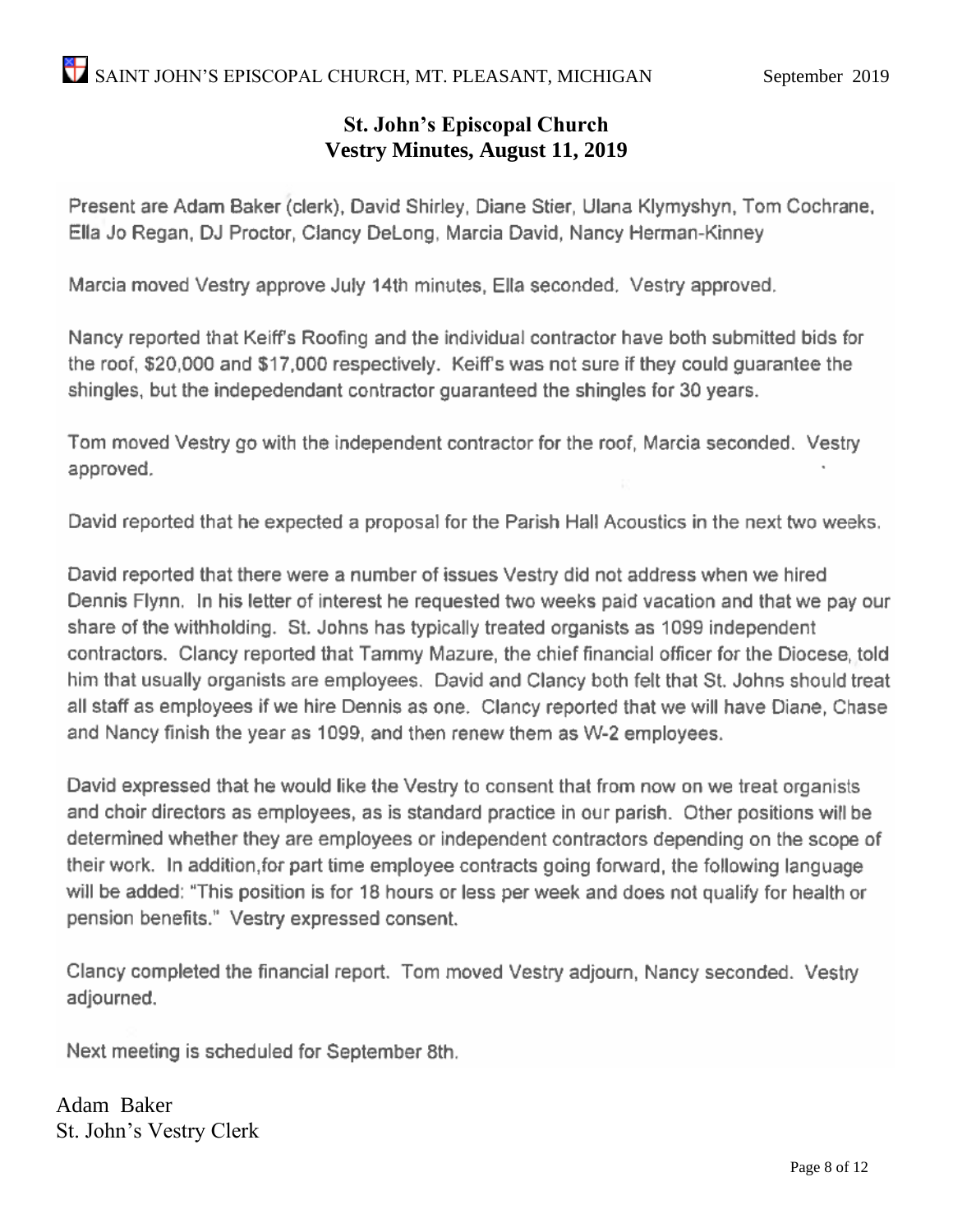## SAINT JOHN'S EPISCOPAL CHURCH, MT. PLEASANT, MICHIGAN September 2019

#### **July 2019 Financial Report**

Below is a summary of operating fund activity through the end of July (58.33%).

Unrestricted operating fund receipts..............................................\$ 116,971.89 (63.79% of budget) Unrestricted operating fund expenditures...........................................99,403.92 (54.20% of budget)

#### **Operating fund receipts over (under) expenditures ...................\$ 17,567.97**

The Capital Fund reserve for which to draw mortgage payments is below the amount to cover August's payment. Please verify that your Capital Fund pledge amounts are up to date as well as pledges for specific items.

Operating income and expenses track very closely to budget through July. Though there appears to be a surplus, expenses several one-time annual payments and the water damage in the undercroft still do not appear.

The campaign to retire the mortgage will commence once additional capital expenditures are known (new roof, noise dampening system, etc.).

#### **Cash balances on July 31, 2019 are as follows:**

|  | Capital Campaign funds balance on July 1, 20197,159.67  |  |
|--|---------------------------------------------------------|--|
|  | Capital Campaign funds balance on July 31, 20194,000.98 |  |

#### **Capital Fund Activity For July:**

 **Net Activity ..................................................... (3,158.69)**

#### **BUILDING PROJECT**

| Non-Capitalized Expenses (Bank Fees/Interest) 23,113.89 |  |
|---------------------------------------------------------|--|

 **Subtotal..........................................................465,459.60**

Anticipated Expenses:

#### **TOTAL PROJECT COST.....................................475,910.92**

Clancy DeLong, St. John's Vestry Treasurer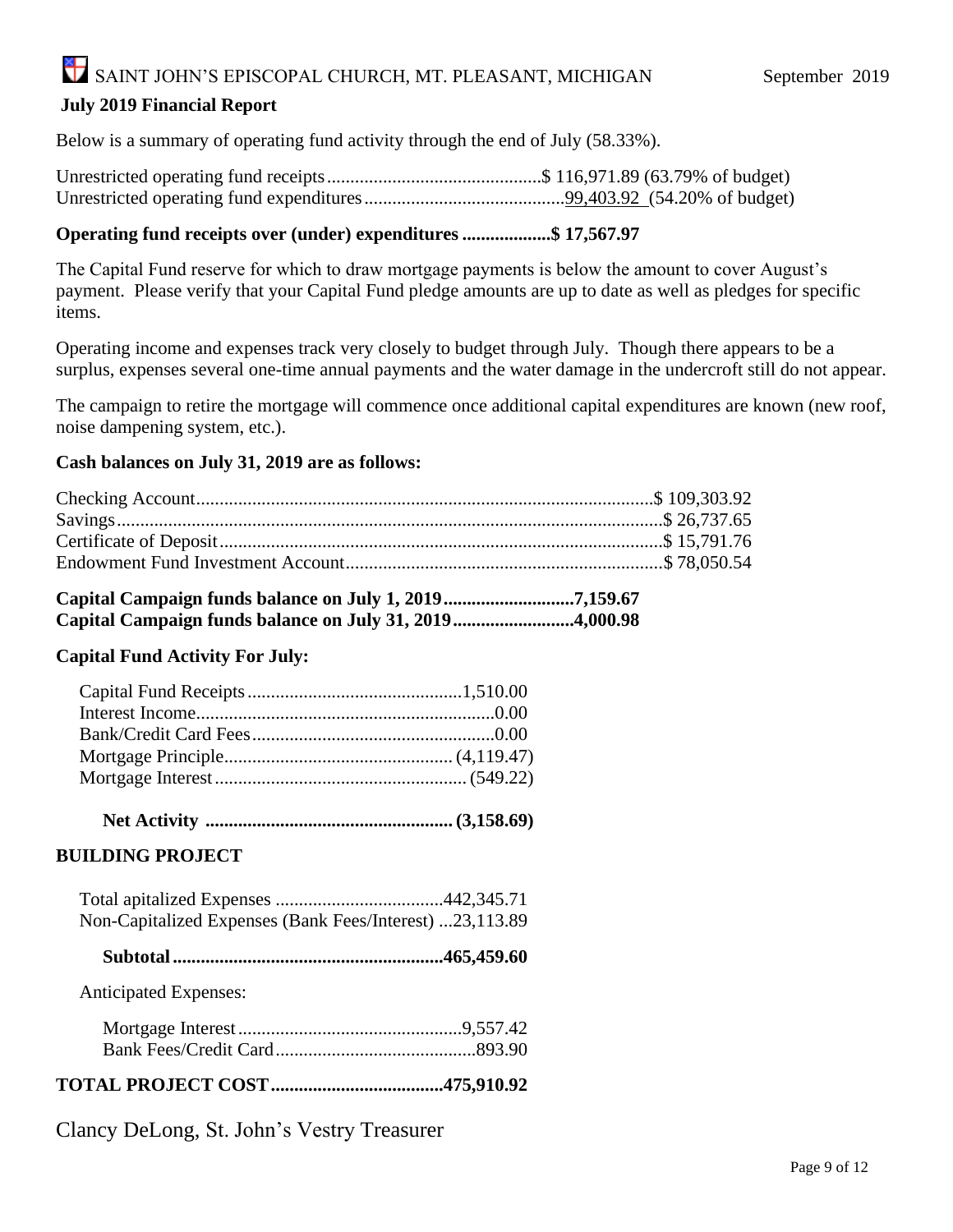#### **ANGLICAN WORTHIES**

#### 348. Palgrave, Francis Turner (1824-1897) Poet & anthologist

Palgrave was the eldest of four sons to Mary Turner and Sir Francis Cohen, a Jewish historian and antiquarian, whose in-laws consented to this marriage on condition that he convert to Christianity and adopt a gentile name from their daughter's family. His biographer, Megan Otton, describes the young boy as an outsider, who was not aware of his Jewish heritage until later in life, who, among other problems, had to deal with occasional anti-Semitism.

But the household was distinctly cultural. His father could count among his friends the poets Southey, who was probably as popular as \*Wordsworth, and Samuel Rogers, an eighteenth-century figure who outlived Wordsworth. Also among his father's friends were Macaulay and Sir Walter Scott. The young Frank was tutored by his mother in literature and art in an atmosphere of "fervid anglo-catholicism." Cecil Day-Lewis says that "the high standard she set for her children led to a certain forcing of his development." When he was only three, his mother complained that he was slighting his reading because he would rather play—even though by this time the boy had several poems in memory.

His father struggled financially until he was appointed Keeper of the Public Records. Then there was enough money to send to send Palgrave to Charterhouse in Surrey, where he struggled to mix with others his age. The family made their first trip to Italy when Palgrave was fourteen. Here the sensitive child began to acquire that "classical" taste that served him well as an adult and art critic, a love of Greek and Roman authors and Italian art.

From Charterhouse he went to Balliol, where he fell under the influence of the Platonist Benjamin \*Jowett. Otton says the master turned Palgrave "into an ardent Republican" and took him to Paris to observe the revolution. Palgrave counted Matthew \*Arnold and Arthur Hugh \*Clough among his friends in college. He read Classics and earned a First. (He took his degree a year late when his father obtained for him a private secretaryship with \*Gladstone.) "It was Oxford," Day-Lewis believes, "that gave scope to [Palgrave's] unusual gift for interesting people in all that he himself admired—a gift of enthusiasm which, regulated by his purity and his independence of judgment was to make him an exceptional anthologist."

After his degree he joined Arnold in the new Department of Education; His first employment was at Kneller Hall in instructing other men how to teach pupils from the workhouses. When this program closed in 1855, Palgrave became, like Arnold, an examiner, where he remained until 1884. But he began his literary career writing reviews on art and literature for the *Saturday Review* and the Tory *Quarterly*. In these early years of employment he had time to write two autobiographical novels, *Preciosa* (1852) and *The Passionate Pilgrim* (1858), based on an unrequited love affair. The artist Holman Hunt remembered that after this woman married someone else in 1857, Palgrave fell into such a severe depression that he became suicidal. (Palgrave married in 1862, yet struggled with depression the rest of his life.)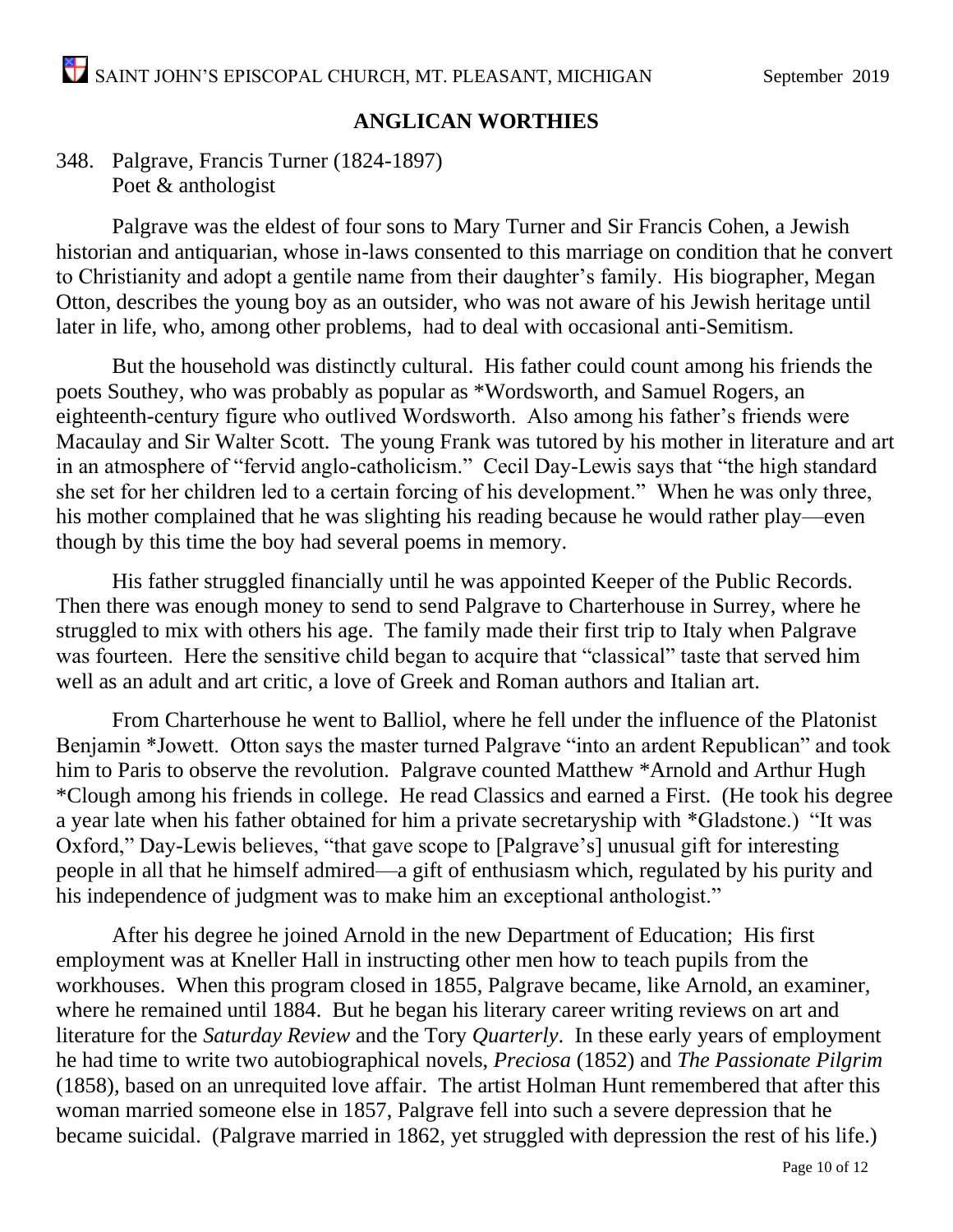The highlight of Palgrave's life was meeting \*Tennyson in 1849, who was still at work on *In Memoriam* (1850). Palgrave would become his disciple. Megan Otton says, Palgrave's time as Tennyson's disciple "was one of the highlights of his life, but Tennyson's need for admiring followers was eventually overcome by his dislike of being harried by the devoted Palgrave." At first the younger man was flattered when Tennyson invited him to his home to read to him some unpublished poems, but after a walking tour together in Cornwall in 1860, where Tennyson was looking out for some vistas he could use later, Palgrave was continually admonishing the older man over his footing, checking on his every footstep. As the poet wrote to Holman Hunt, the painter, "All day long I am trying to get a quiet moment for reflection. . . but before I have finished a couplet I hear Palgrave's voice like a bee in a bottle, making the neighborhood resound with my name, and I have to give myself up to escape the consequences." This is hero-worship, but it also indicates how needy Palgrave was.

The walk in Cornwall, however, was to bear for Palgrave immortal fruit, for Palgrave suggested to the poet the idea of an anthology of the best English lyric poetry and songs. He probably hoped this would result in a happy collaboration with the great man. That is not how it turned out: with Tennyson's encouragement, Palgrave selected the poems and took them to Tennyson for approval. They sat together one weekend while Palgrave read aloud each of the selections—more than one hundred pieces divided chronologically into four "books." Otton says that Tennyson was instrumental in the anthology in two ways. First, he urged Palgrave to pursue the project, possibly to keep the fellow out of his hair; second, he stipulated that no living poet should be included, as Tennyson did not want himself in the book.

The result was an amazing success, *The Golden Treasury of the Best Songs and Lyrical Poems in the English Language* (1861), prefaced with a somewhat fulsome dedication to Tennyson. Its selections can hardly be faulted. Donne was omitted because he had not been discovered; Blake is strangely left out, though both Palgrave and Tennyson admired his work. In every other way the anthology showed good judgement and taste, not only in selection but in arrangement. J.W. Mackail, a long time ago, wrote, "It remains one of those rare instances in which a critical work has substantive imaginative value, and entitles it to rank among creative artists." Tennyson terminated this relationship in 1862, but Palgrave continued to consider Tennyson a lifetime friend.

Palgrave retired from the department in 1884; the following year, with the help of Arnold and Browning, he was elected Professor of Poetry at Oxford and served ten years. His lectures on Chaucer and the renaissance were published in 1897 as *Landscape in Poetry from Homer to Tennyson*. When Tennyson died in 1892 Palgrave insinuated himself into the grieving family as an editor of Tennyson's papers. "Appointing himself one of the guardians of Tennyson's reputation" (Otton), he burned nearly 30,000 letters, including those from Arthur Hallam, the subject of *In Memoriam*. Alas.

A series of strokes did him in; he died in 1897.